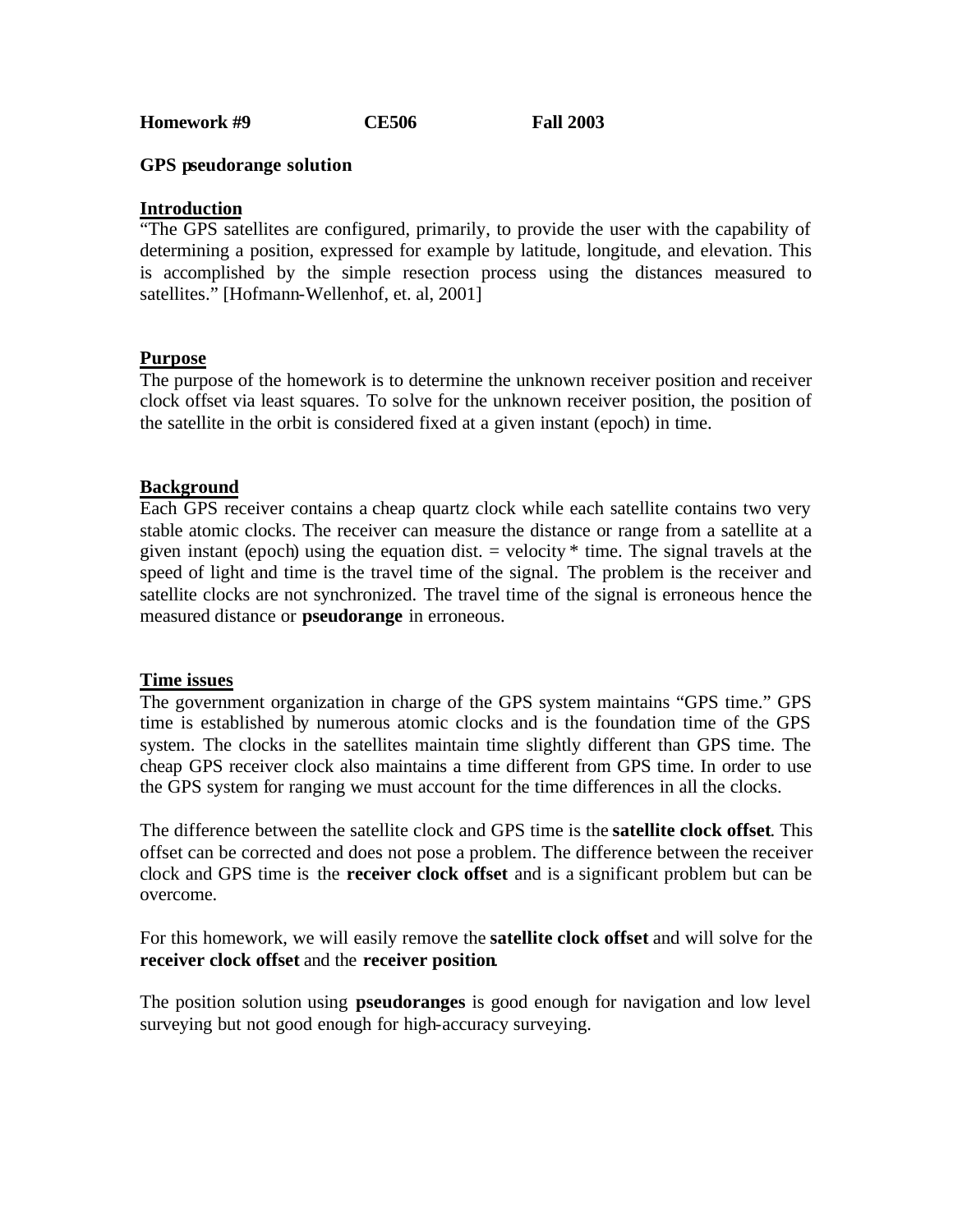## **Problem Parameters**

 $Xr, Yr, Zr$  = unknown coordinates of the receiver in the Earth Centered Earth Fixed (ECEF) coordinate system.

 $dt$  = receiver clock offset in nano (1e-9) seconds from GPS time

We have 4 unknowns hence we need 4 observations for a unique solution but this does not provide redundancy. So, we need 5 or more observations to provide redundancy. We will be using 7 satellites.

 $n = 7$   $no = 4$   $r = 3$ 

# **Model**

 $R = \sqrt{(Xs-Xr)^2 + (Ys-Yr)^2 + (Zs-Zr)^2} + c*dt$ 

 $R =$  measured pseudorange s = fixed satellite position  $r =$  unknown receiver position  $c = speed of light$  $dt =$  receiver clock offset in nanoseconds (1e-9)

# **Pictorial representation of homework**

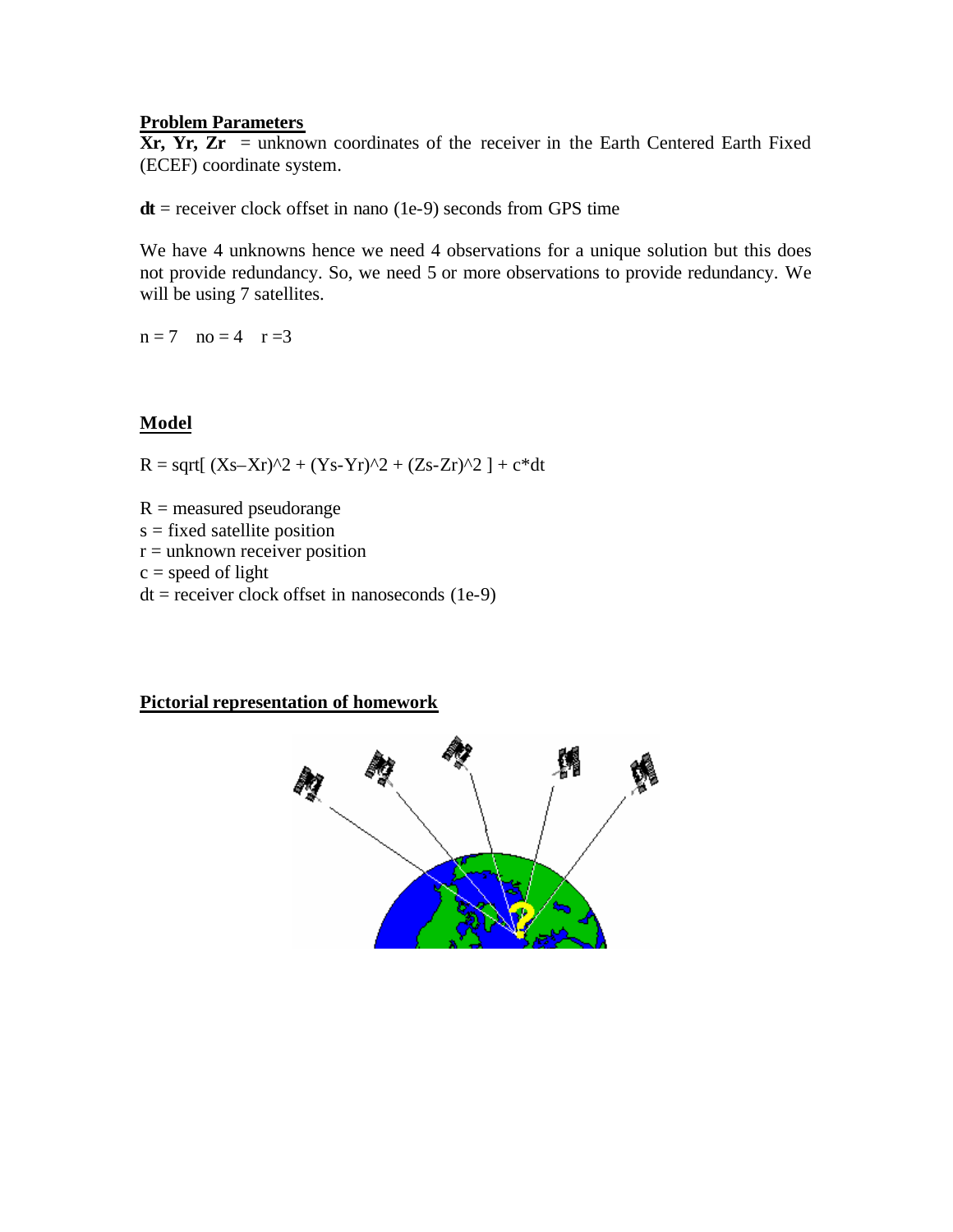## **Data Example**

| Example of the "input" matrix within data.mat |            |            |         |            |                    |
|-----------------------------------------------|------------|------------|---------|------------|--------------------|
| <b>Satellite Coordinates (KM)</b>             |            |            |         |            |                    |
| <b>ECEF</b>                                   |            |            |         | measured   | sat. clock offset  |
| time                                          |            |            |         |            |                    |
|                                               |            |            |         |            | (microsec.) (1e-6) |
| 0.0                                           | $-17104.3$ | $-5228.5$  | 19811.5 | 23399263.4 | 292.4              |
| 0.0                                           | $-3772.1$  | $-26415.5$ | 117.6   | 22473250.5 | $-141.7$           |
| 0.0                                           | 2600.4     | $-25804.1$ | 5853.2  | 21269160.8 | 42.5               |
| 0.0                                           | $-13061.1$ | $-14974.6$ | 17541.7 | 21606540.7 | $-214.0$           |
| 0.0                                           | 8151.9     | -13641.5   | 21624.2 | 21200953.2 | 47.0               |
| 0.0                                           | 20887.1    | $-16159.8$ | 3069.0  | 23681041.7 | $-20.5$            |
| 0.0                                           | 22666.0    | $-2990.0$  | 13842.9 | 24601072.2 | $-5.7$             |
|                                               | (min)      | Xs         | Ys      | Zs         | pseudorange (m)    |

Each instant (epoch) in time has 7 satellites to solve for the receiver position. **Each student will be given a different instant (epoch) in time to solve for. See below.** 

#### **Suggested solution steps**

- 1. Load the data.mat variable file as provided.
- 2. Locate the data for your instant (epoch) in the **input** matrix. Each student will have 7 ranges to solve for the receiver position.
- 3. Correct the satellite clock offset to seconds.
- 4. Correct the measured pseudorange by **adding** (c (m/s) \* sat. clock offset (s) ).
- 5. Correct the satellite coordinates to meters.
- 6. The initial approximation for dt (receiver clock offset) is 300,000 nanoseconds. In the B matrix and f-vector, multiply c  $(m/s)$  by 1e-9 to avoid stability problems during inversion. The variable dt, the receiver clock offset which we are solving for, will have the units of nanoseconds.
- 7. Solve for dt, Xr, Yr and Zr using least squares.(non-linear problem)
- 8. Compute the distance between the computed and published position  $(Xp, Yp, Zp)$ . The published coordinates are in the data.mat file.
- 9. Use sigma=20m for all refined pseudoranges.
- 10. Make global test on residuals at significance level alpha=0.05
- 11. Assume that we **have not** made the above test, compute 99% confidence interval for Z, and 99% confidence region (ellipse) for XY.